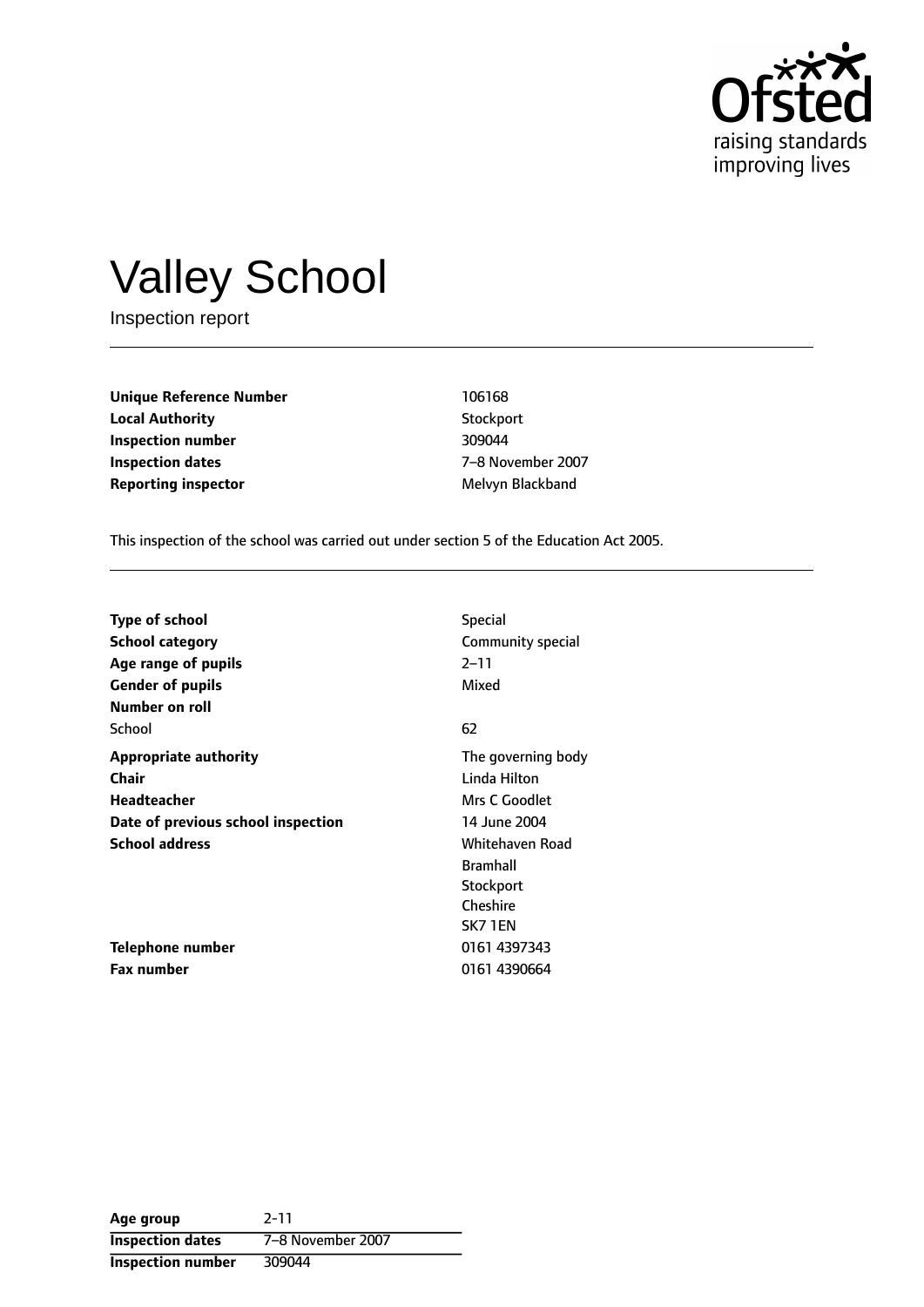.

© Crown copyright 2007

#### Website: www.ofsted.gov.uk

This document may be reproduced in whole or in part for non-commercial educational purposes, provided that the information quoted is reproduced without adaptation and the source and date of publication are stated.

Further copies of this report are obtainable from the school. Under the Education Act 2005, the school must provide a copy of this report free of charge to certain categories of people. A charge not exceeding the full cost of reproduction may be made for any other copies supplied.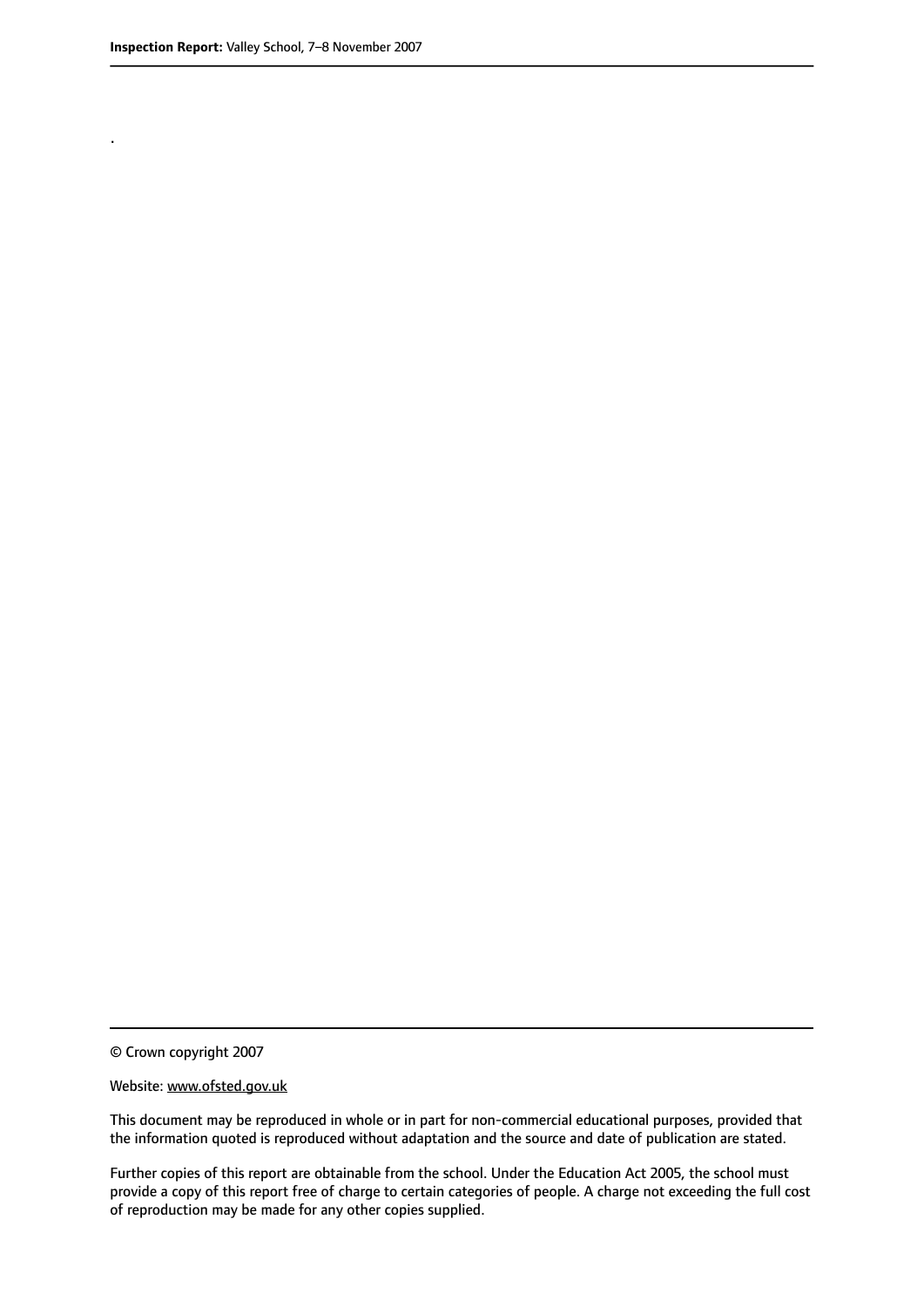# **Introduction**

The inspection was carried out by an Additional Inspector.

## **Description of the school**

Valley School provides for pupils with severe learning difficulties and those with profound and multiple learning difficulties, and mainstream pupils in the inclusive Nursery, which is an integral part of the school. A third of the pupils have additional autistic spectrum conditions. Most pupils in the school and Nursery are from a White British background although there are a small minority of pupils from a mainly Asian heritage. There are twice as many boys as girls.

## **Key for inspection grades**

| Grade 1 | Outstanding  |
|---------|--------------|
| Grade 2 | Good         |
| Grade 3 | Satisfactory |
| Grade 4 | Inadequate   |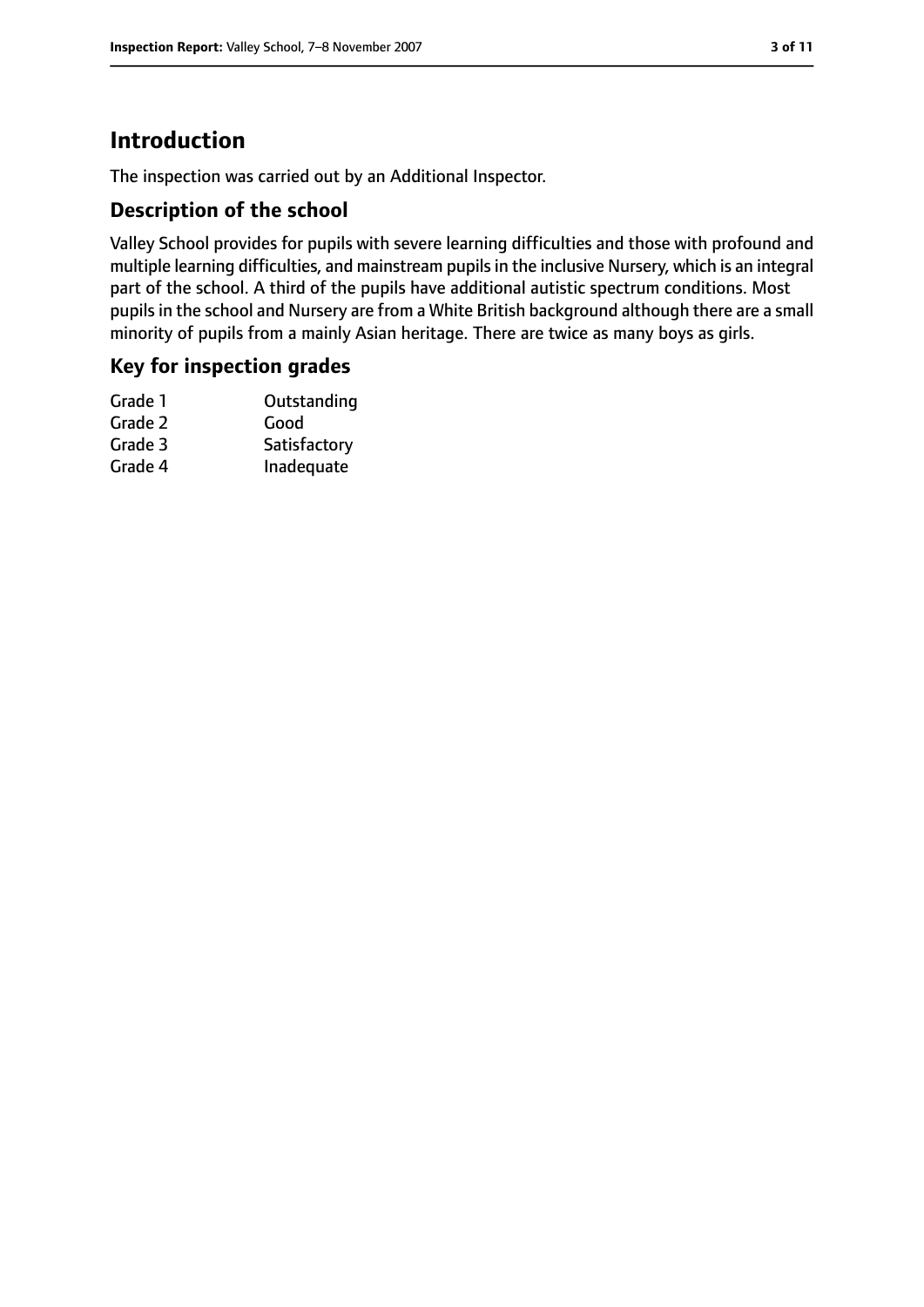# **Overall effectiveness of the school**

#### **Grade: 1**

This is an outstanding school which strives to improve the provision constantly for all its learners. Because of their learning difficulties the standards reached by pupils are exceptionally low but all pupils do well in their studies and most make excellent progress. The pupils love coming to school and parents are very happy for their children to attend, knowing they will be safe, that they enjoy their lessons and that the school has high expectations of their success. A typical parental comment is 'I couldn't be happier with my son's progress since attending the Valley School.' The pupils' achievements are underpinned by their excellent progress in their personal development.

The quality of teaching is outstanding. Pupils enjoy their lessons and respond by trying their best. Lessons are very well planned and this has shown substantial improvement since the previous inspection. Lessons are characterised by the high quality of support given to pupils by the well trained teaching assistants. There is excellent provision for pupils with autism and those with profound and multiple learning difficulties. A strength of the teaching lies in the outstanding quality of assessment, whereby each small step in pupils' progress is carefully recorded. This ensures a secure and accurate base for the school's excellent tracking of pupils' overall achievement. Teachers thus have a very good overview of pupils' progress. As a result of the excellent assessment and tracking, learning activities are very well tailored to pupils' needs and this has a positive impact on pupils' progress. The schemes of work in English, mathematics and personal, health and social education (PHSE) are particularly effective in extending pupils' basic skills and personal development. The school recognises that programmes in some other subjects need to be revised and updated. The curriculum is enriched by the excellent procedures to enable pupils to learn and mix socially with pupils at a number of local mainstream schools.

The pupils thrive within the caring and supportive ethos of the school. They feel secure and well supported. They learn to remain healthy, to keep safe and to behave well. They value the school and this is evident through the good relationships they have with staff and the good attendance of most pupils.

The provision in the Foundation Stage is outstanding. Pupils in the Nursery are constantly 'busy'. They enjoy their learning and they make excellent progress. Children learn to behave appropriately and to work and play cooperatively. They receive an excellent start to their education. Parents consistently praise the Nursery provision. For example, parents commented, 'The nursery is absolutely wonderful. We would recommend it to anybody'.

All thisis driven by exceptional leadership and management. The headteacher is highly regarded by staff and her work is outstanding in monitoring and improving standards. She is supported by a very able deputy. The management team has been very effective in leading staff in the drive to improve pupils' achievements. Staff are confident that they will be supported and encouraged to continually extend their knowledge and skills. The school evaluates its work extremely well. It seeks and acts on the views of all connected with the school, not least the pupils themselves. The governing body is very supportive and monitors aspects of the school's work robustly. The school has made substantial improvement in its performance since the previous inspection and has an outstanding capacity to improve further.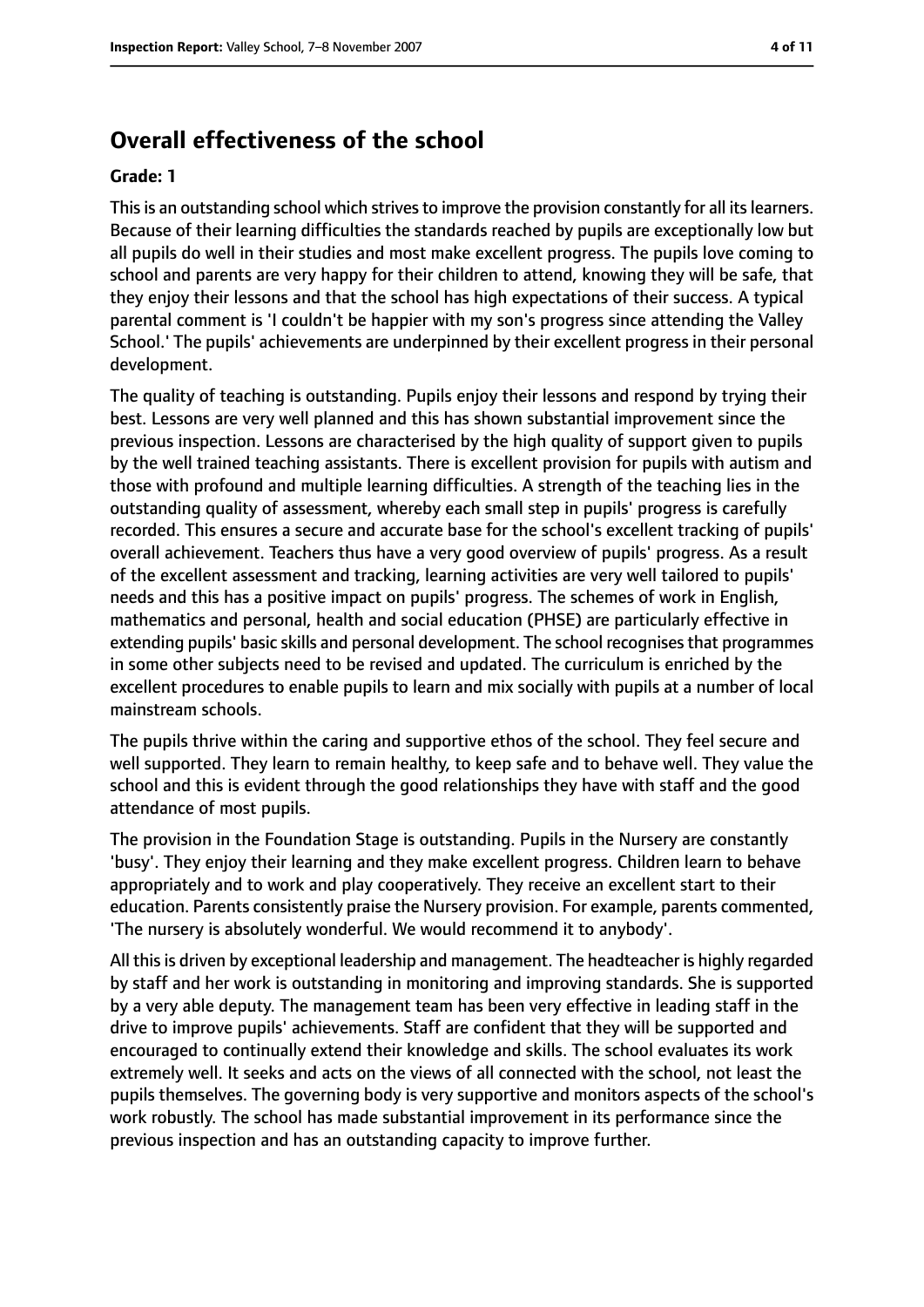# **Effectiveness of the Foundation Stage**

#### **Grade: 1**

Provision is outstanding because all the pupils make excellent progress in their knowledge and understanding and in their personal development. Teachers know the pupils very well. Teachers adapt activities skilfully to meet the needs of each pupil and as a result, supported by enthusiastic teaching, pupils enjoy their work and try their best. Children with learning difficulties and those with higher ability mix very well. The more able pupils support their friends. The Nursery is calm because the pupils feel safe and routines are well established. The staff maintain excellent relationships with children. They are warm and encouraging while managing the pupils' behaviour very well. Parents are welcomed into the Nursery and they are well informed each day about their child's progress. The Foundation Stage is very well led and managed. There are very good procedures for childrens' transition from Nursery to Reception and then into the main school.

## **What the school should do to improve further**

■ Complete the revision of those schemes of work yet to be updated to help improve further pupils' progress.

# **Achievement and standards**

#### **Grade: 1**

All pupils, including those with profound and multiple learning difficulties and those with autistic conditions, achieve well and many make outstanding progress. Pupils in the foundation stage make excellent progress and this gets them off to a flying start if they join the main school. The ensuing assessment and tracking of pupils' progressin the acquisition of basic skills is exceptional, and this has a significant impact on their continuing achievement. Teachers capture each small step in progress which pupils make and this leads to well focused targets for each pupil's further improvement. Many pupils make excellent progress in meeting challenging targets in their individual education plan (IEP). All pupils achieve exceptionally well in their communication and personal development.

# **Personal development and well-being**

#### **Grade: 1**

Pupils' excellent progress in personal development reflects the school's strong management of behaviour and emphasis on moral and social values. Pupils' spiritual, moral, social and cultural development is outstanding. Pupils gradually develop an awareness of the importance of healthy lifestyles through the many opportunities to take part in physical activity. They make excellent gains in their social skills and their ability to collaborate with others because teachers provide many structured opportunities for them to work and play together. Pupils are encouraged to practise and generalise their personal skills throughout the day in all their activities such as when eating at snack time or in taking the register to the school office. All the pupils make clear, measurable gains in the personal development targets in their individual education plan.

Pupils feel safe and confident and know what is expected from them within the school's calm and supportive atmosphere. The pupils' enjoy their activities and school life. Parents say that their children love to be at school. The school's records show that bullying is almost unknown. The many parents who returned questionnaires were unanimous in their unqualified praise for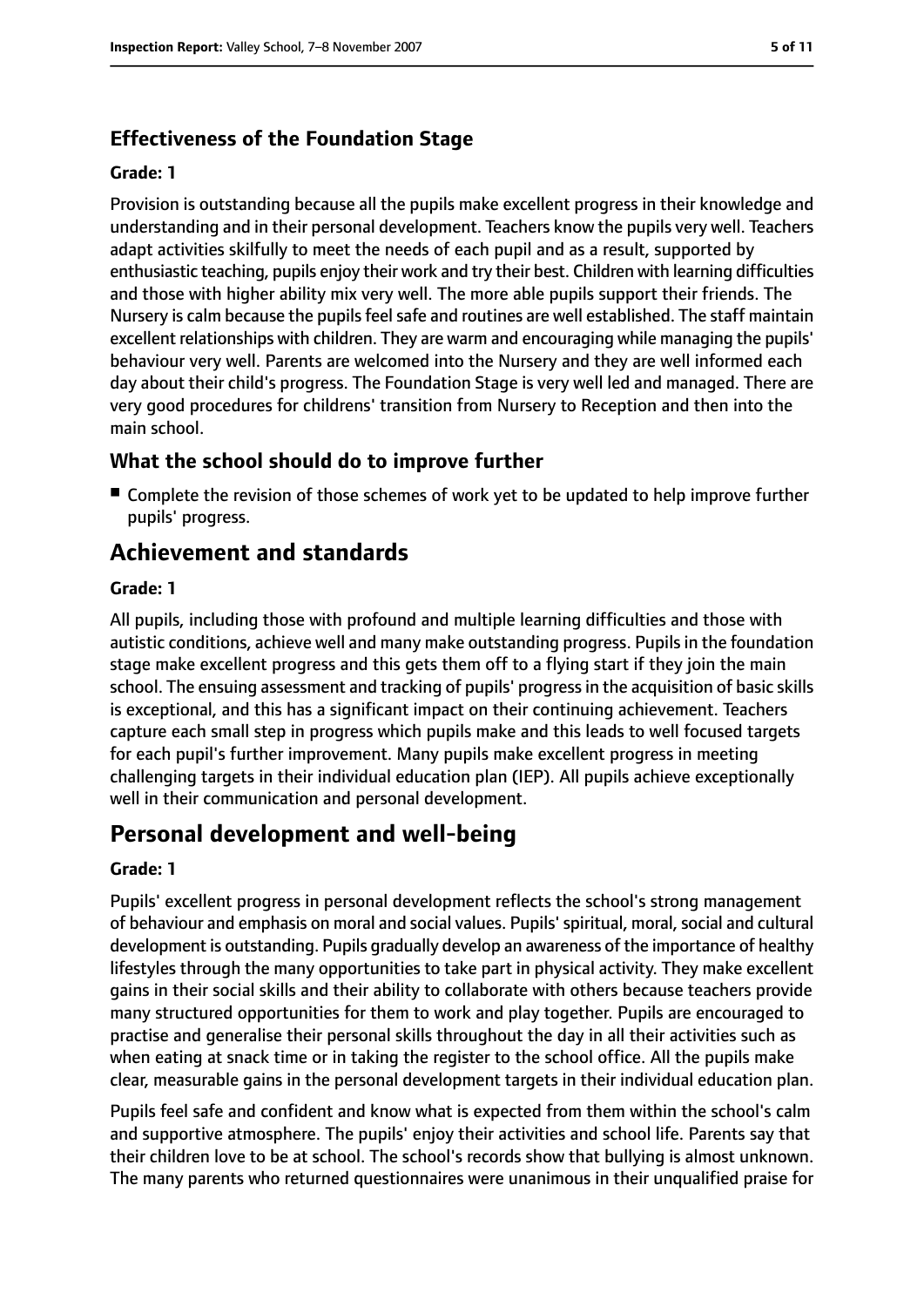the school and its impact on their children's lives. Typically, parents wrote, 'The teaching staff.. have made enormous steps in unlocking the potential' of our children.

# **Quality of provision**

# **Teaching and learning**

#### **Grade: 1**

Teachers know their pupils very well and this enables them to plan interesting well paced lessons. There are very good relationships between classroom teams and between staff and pupils. The teaching assistants support pupils very effectively. The pupils like their teachers and the support staff. They enjoy their lessons and try their best. For example, two pupils with profound and multiple learning difficulties made exceptional progress in visually tracking and then reaching for a light source because of the encouragement they received from their teacher. There is a very effective emphasis on the development of communication skills and this significantly enhances pupils' involvement in learning activities. All classroom staff play a full part in assessing and recording each small step in pupils' progress. As a result, the teachers are able to plan challenging activities for each pupil, so enabling them to make good and often outstanding progress. The management of behaviour is excellent. Pupils understand and respond to clear routines. When a pupil's behaviour becomes unacceptable it is dealt with calmly and with understanding and support for the pupil involved.

## **Curriculum and other activities**

#### **Grade: 2**

The very focused and accurate assessment of pupils' progress enables teachers to adapt work very specifically to the needs of each pupil. Programmesin PHSE underpin much of the school's work and these have a significant impact on pupils' achievement in personal skills, their knowledge about the advantages of a healthy lifestyle and about their own safety. The school's provision for the development of pupils' communication skills is extremely effective. There is a range of activities, including an annual residential experience, to take pupils out of the classroom, teaching them to behave appropriately in the community. The school provides opportunities for pupils to socialise and work in mainstream schools. This adds substantially to pupils' social skills, their self-confidence and their interest in learning. Several after school clubs are running successfully. The school has made substantial improvement to the curriculum since the previous inspection. This has led to well managed and effective programmes in basic skills in literacy, numeracy and personal development. There are other subject schemes of work, which, as the school is aware, are not as appropriate.

### **Care, guidance and support**

#### **Grade: 1**

The school provides a high standard of care. It maintains excellent links with outside agencies to help ensure that all pupils' needs are fully addressed. Child protection procedures are effective. There are appropriate procedures for risk assessments and the necessary checks on staff are in place. There are very supportive relationships and pupils feel confident to talk to adults. Pupils have a particularly good understanding of their personal development targets. They are proud of their successes and they like the way staff tell them how well they are doing in both their work and personal development. Pupils' achievements are celebrated in classroom assemblies at the end of each day. The information which is given to parents for annual review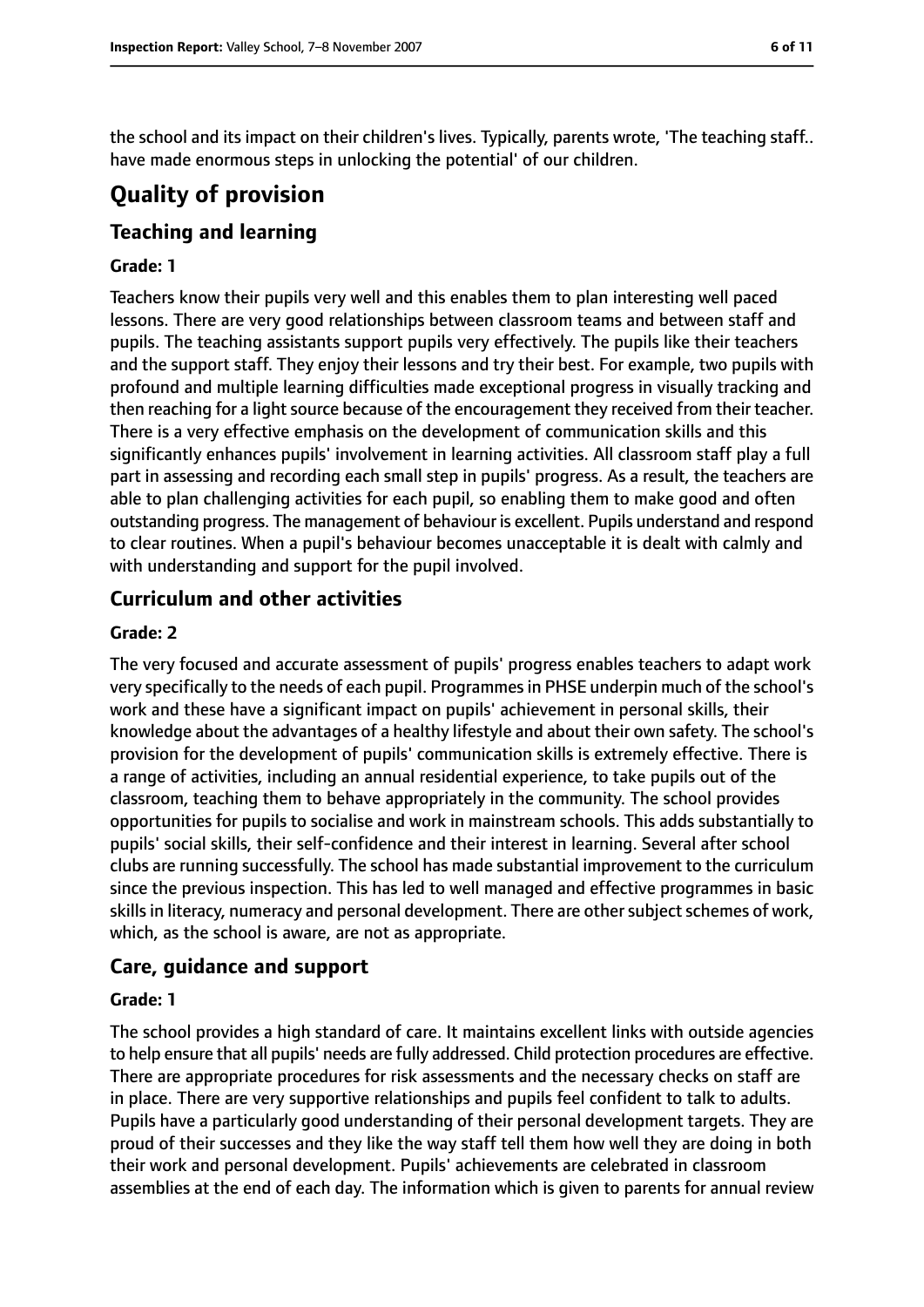meetings is of a high standard. Parents report a high degree of satisfaction with their level of involvement in their child's education.

# **Leadership and management**

#### **Grade: 1**

The headteacher shows outstanding leadership through her determination to maintain the highest standards of teaching and care. She is supported by a strong deputy. Curriculum coordinators have a good overview of provision in their subject and the effective way managers monitor, evaluate and improve on each aspect of the school's performance and pupils' achievements is a strength of the school. There are very effective and supportive procedures, for instance, to monitor and improve staff performance. Communication within the school is excellent. Staff feel fully consulted, involved and valued. There are excellent procedures to support new staff and the quality of professional training is outstanding. This makes a significant contribution to sustaining pupils' achievements.

The governing body provides effective support to the school. They have a clear knowledge of the school's strengths and areas for development. Relationships with parents are extremely good since communication between home and school is very well organised and parents are actively encouraged to be involved with their child's education.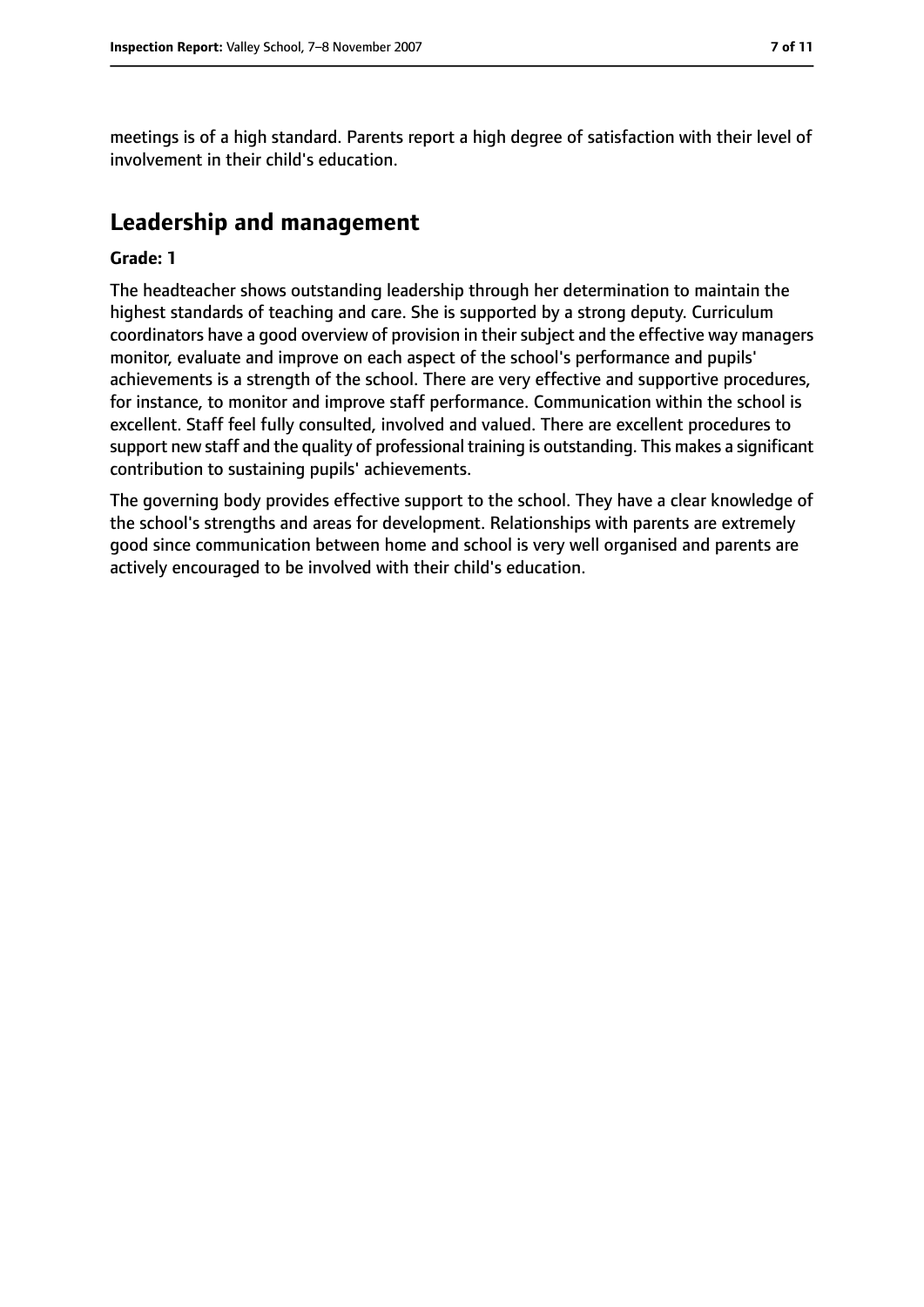**Any complaints about the inspection or the report should be made following the procedures set out in the guidance 'Complaints about school inspection', which is available from Ofsted's website: www.ofsted.gov.uk.**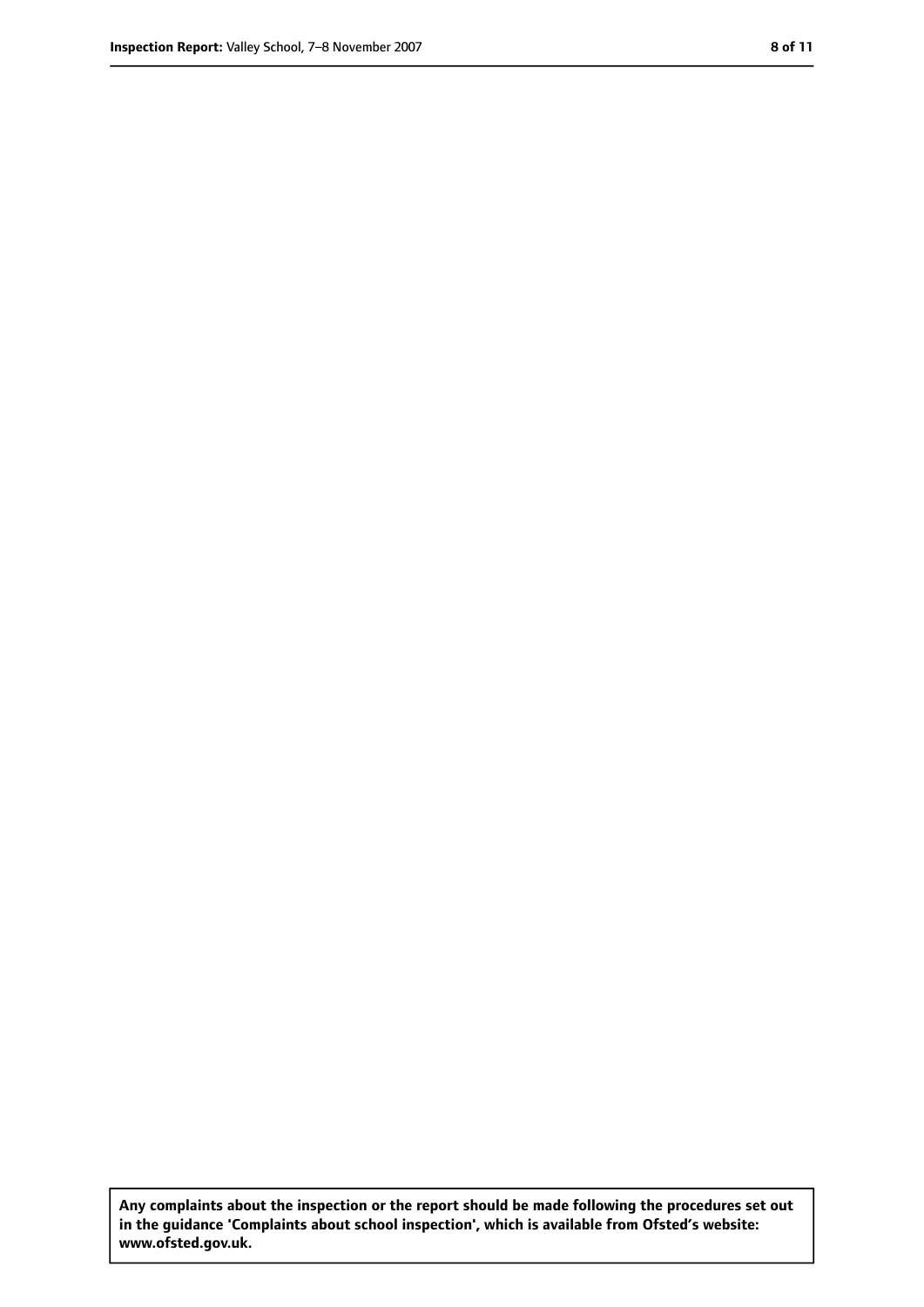#### **Annex A**

# **Inspection judgements**

| $^{\backprime}$ Key to judgements: grade 1 is outstanding, grade 2 good, grade 3 satisfactory, and | <b>School</b>  |
|----------------------------------------------------------------------------------------------------|----------------|
| arade 4 inadequate                                                                                 | <b>Overall</b> |

# **Overall effectiveness**

| How effective, efficient and inclusive is the provision of education, integrated<br>care and any extended services in meeting the needs of learners? |     |
|------------------------------------------------------------------------------------------------------------------------------------------------------|-----|
| Effective steps have been taken to promote improvement since the last<br>inspection                                                                  | Yes |
| How well does the school work in partnership with others to promote learners'<br>well-being?                                                         |     |
| The effectiveness of the Foundation Stage                                                                                                            |     |
| The capacity to make any necessary improvements                                                                                                      |     |

## **Achievement and standards**

| How well do learners achieve?                                                                               |  |
|-------------------------------------------------------------------------------------------------------------|--|
| $\mathsf I$ The standards <sup>1</sup> reached by learners                                                  |  |
| How well learners make progress, taking account of any significant variations between<br>groups of learners |  |
| How well learners with learning difficulties and disabilities make progress                                 |  |

## **Personal development and well-being**

| How good is the overall personal development and well-being of the<br>learners?                                  |  |
|------------------------------------------------------------------------------------------------------------------|--|
| The extent of learners' spiritual, moral, social and cultural development                                        |  |
| The extent to which learners adopt healthy lifestyles                                                            |  |
| The extent to which learners adopt safe practices                                                                |  |
| How well learners enjoy their education                                                                          |  |
| The attendance of learners                                                                                       |  |
| The behaviour of learners                                                                                        |  |
| The extent to which learners make a positive contribution to the community                                       |  |
| How well learners develop workplace and other skills that will contribute to<br>their future economic well-being |  |

## **The quality of provision**

| How effective are teaching and learning in meeting the full range of the<br>learners' needs?          |  |
|-------------------------------------------------------------------------------------------------------|--|
| How well do the curriculum and other activities meet the range of needs<br>and interests of learners? |  |
| How well are learners cared for, quided and supported?                                                |  |

 $^1$  Grade 1 - Exceptionally and consistently high; Grade 2 - Generally above average with none significantly below average; Grade 3 - Broadly average to below average; Grade 4 - Exceptionally low.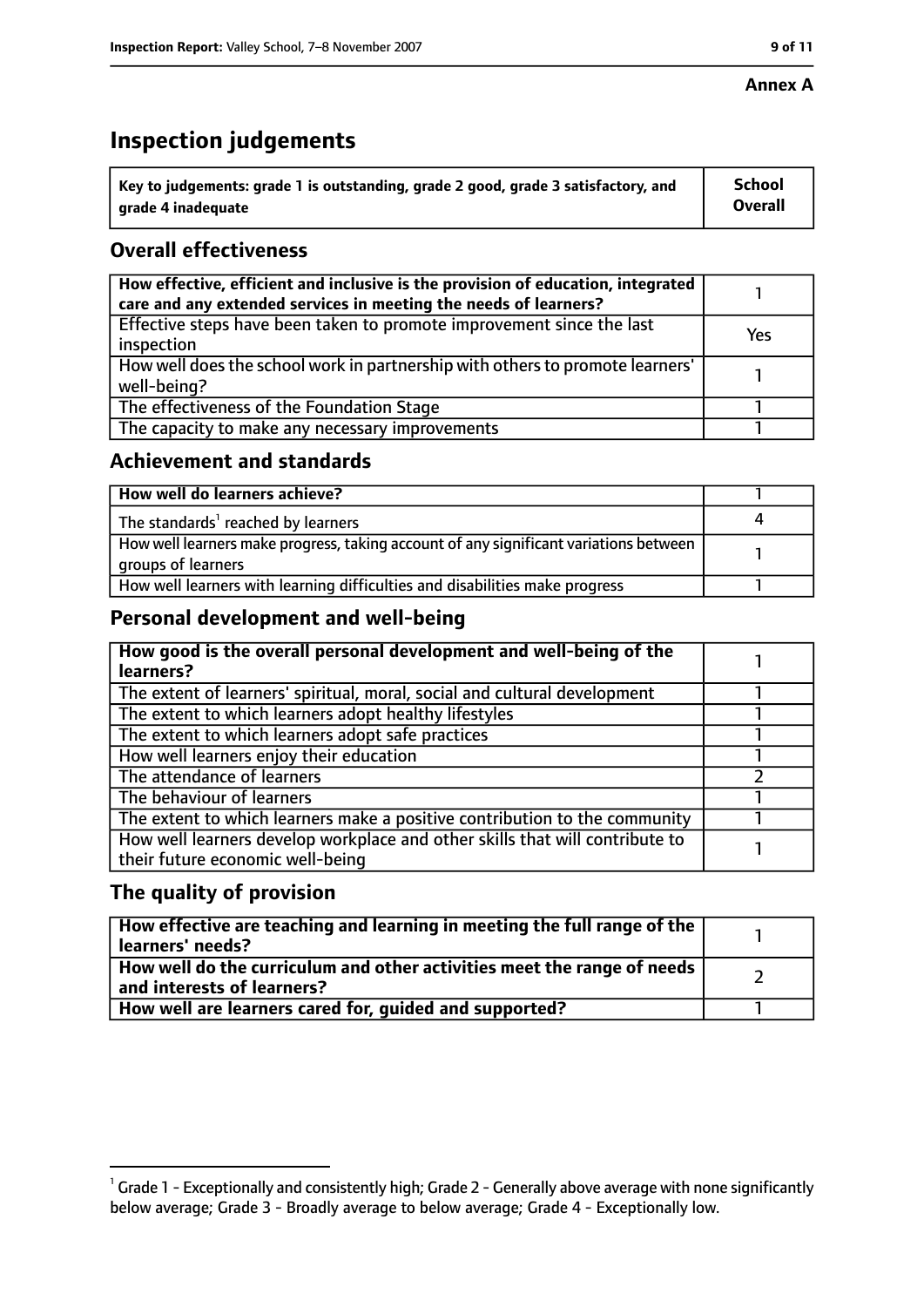# **Annex A**

# **Leadership and management**

| How effective are leadership and management in raising achievement<br>and supporting all learners?                                              |     |
|-------------------------------------------------------------------------------------------------------------------------------------------------|-----|
| How effectively leaders and managers at all levels set clear direction leading<br>to improvement and promote high quality of care and education |     |
| How effectively leaders and managers use challenging targets to raise standards                                                                 |     |
| The effectiveness of the school's self-evaluation                                                                                               |     |
| How well equality of opportunity is promoted and discrimination tackled so<br>that all learners achieve as well as they can                     |     |
| How effectively and efficiently resources, including staff, are deployed to<br>achieve value for money                                          |     |
| The extent to which governors and other supervisory boards discharge their<br>responsibilities                                                  |     |
| Do procedures for safequarding learners meet current government<br>requirements?                                                                | Yes |
| Does this school require special measures?                                                                                                      | No  |
| Does this school require a notice to improve?                                                                                                   | No  |